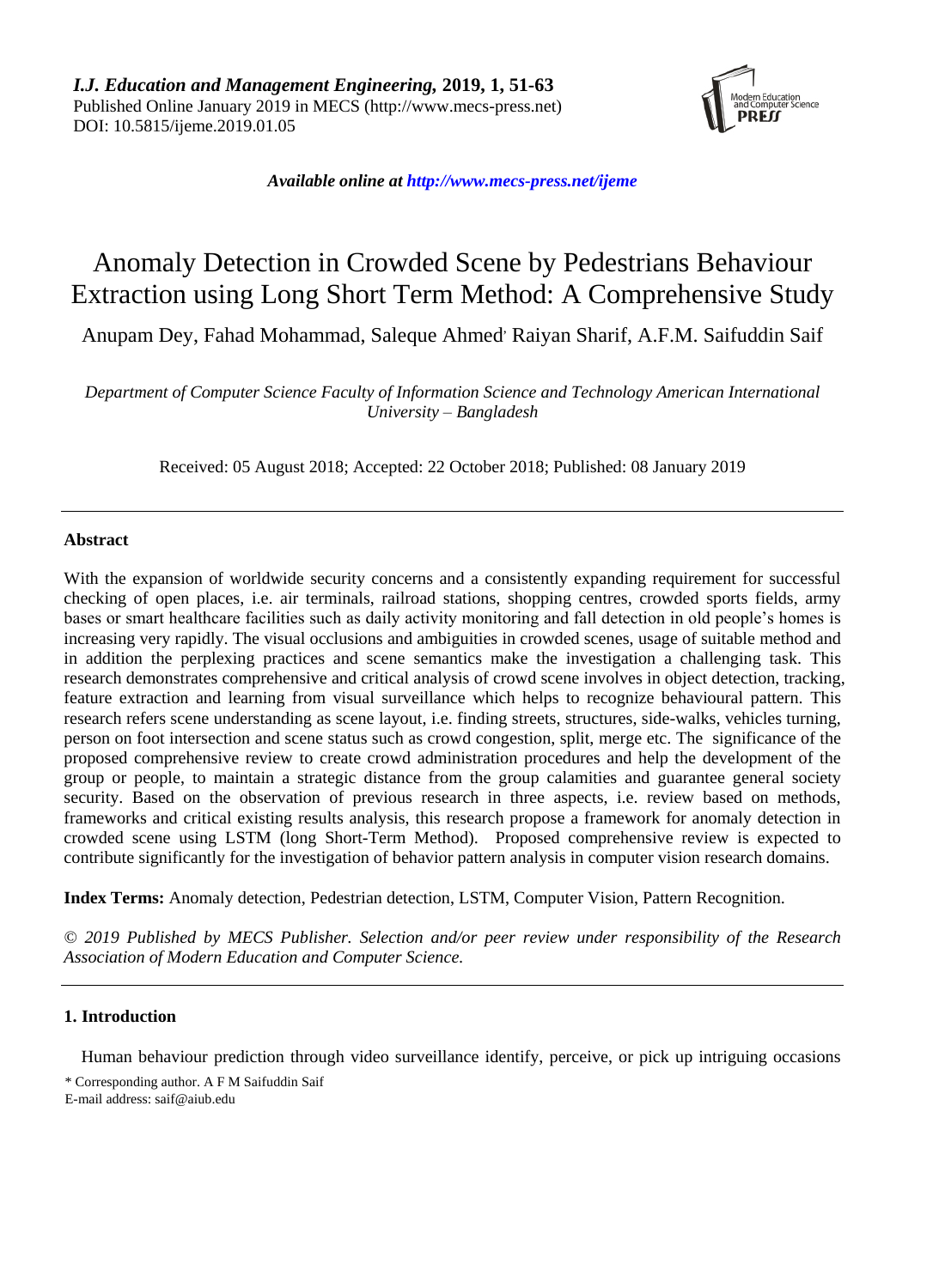which relevantly might be characterized in various aspects, *i.e.* suspicious event, sporadic conduct, uncommon behaviour, un-usual behaviour, abnormal behaviour, anomaly addresses the comprehensive investigation to perform intellectual real-time discovery of "interesting behaviour" to the human operator [1]. The challenge is that these occasions are uncommon and happen moderately with inconsistently and in some cases with exceptionally unfortunate negative outcomes. In previous research, all of these crowded scene analysis specifically were addressed as a unique topic under various circumstance. The programmed restriction of crowd is to perceive bunches that contains individuals who are connected, instead of limiting short connections. It results extreme testing in crowded situations, for example, open squares or extensive shopping centres, where spatial nearness alone does not decide if individuals are interacting [2,3]. Displaying human behaviour is to think about the human as a gadget with countless mental states, each with its own specific control conduct and interstate progress probabilities. The conditions of the model can be progressively composed to portray both here and longer-term (passing, after, and turning) practices [4]. However, the complexity of scenes and the misleading idea of irregular practices make anomaly detection still an exceptionally difficult task. In recent time deep learning architectures is used successfully to handle different task of computer vision for example classification of image, detecting object and recognition of activities[5,6].

This research illustrates comprehensive reviews about anomaly detection in various aspects i.e. methods, frameworks, extensive experimental results. Section 2 represents short background study which includes core problems in this research. Section 3 illustrates review based on previously used methods, frameworks and comprehensive experimental results and analysis, section 4 presents observation and discussion and finally, section 5 illustrates concluding remarks.

## **2. Related Works**

Human detection is the real occasion in the proposed research investigation to discover deportment. Recognition of human is mostly performed by unsupervised learning which intends to develop a model, i.e. Shape Model, Structure Model. For example, format, coordinating predicated strategies makes use of layouts for demonstrating the state of the full human body or body segments [7,8]. A bunching approach that estimates little gatherings voyaging together utilizing the thought of gathering " entitativity " characterized as far as criteria from Gestalt brain research, i.e. regular destiny (same or interrelated results), closeness (in appearance or practices), nearness and designing. In an arrangement of naturally extricated person on foot directions, the potential gatherings inside a sliding time window will be recognized utilizing various levelled bunching in view of vigorous measures registered from the uproarious directions [8, 9].

A single-person anomaly commonly falls including motionlessness, unusual speed, wrong direction [10,11]. Movement estimation strategies can experience the ill effects of the opening issue. To expand the affectability of inconsistency identification, the measure of forefront items can be broke down [12].A critical procedure in a group examination is occasion or conduct acknowledgment. It can be described by customary movement. In the early work, swarm conduct examination has been endeavored in inquire about theme of the PC vision particularly in reproduction and realistic field. Checking and demonstrating the group is not such a great amount to break down ordinary group conduct. These are alluded to as strange or unusual [13]. To illustrate previous, the overall review phases are shown in Fig 1.

## **3. Research Methodology**

Overall comprehensive analysis is composed into three subsections, i.e. existing methods and analysis, existing framework and analysis and previous experimental results analysis. Each of the subsections illustrates advantages and disadvantages in various aspects for anomaly detection.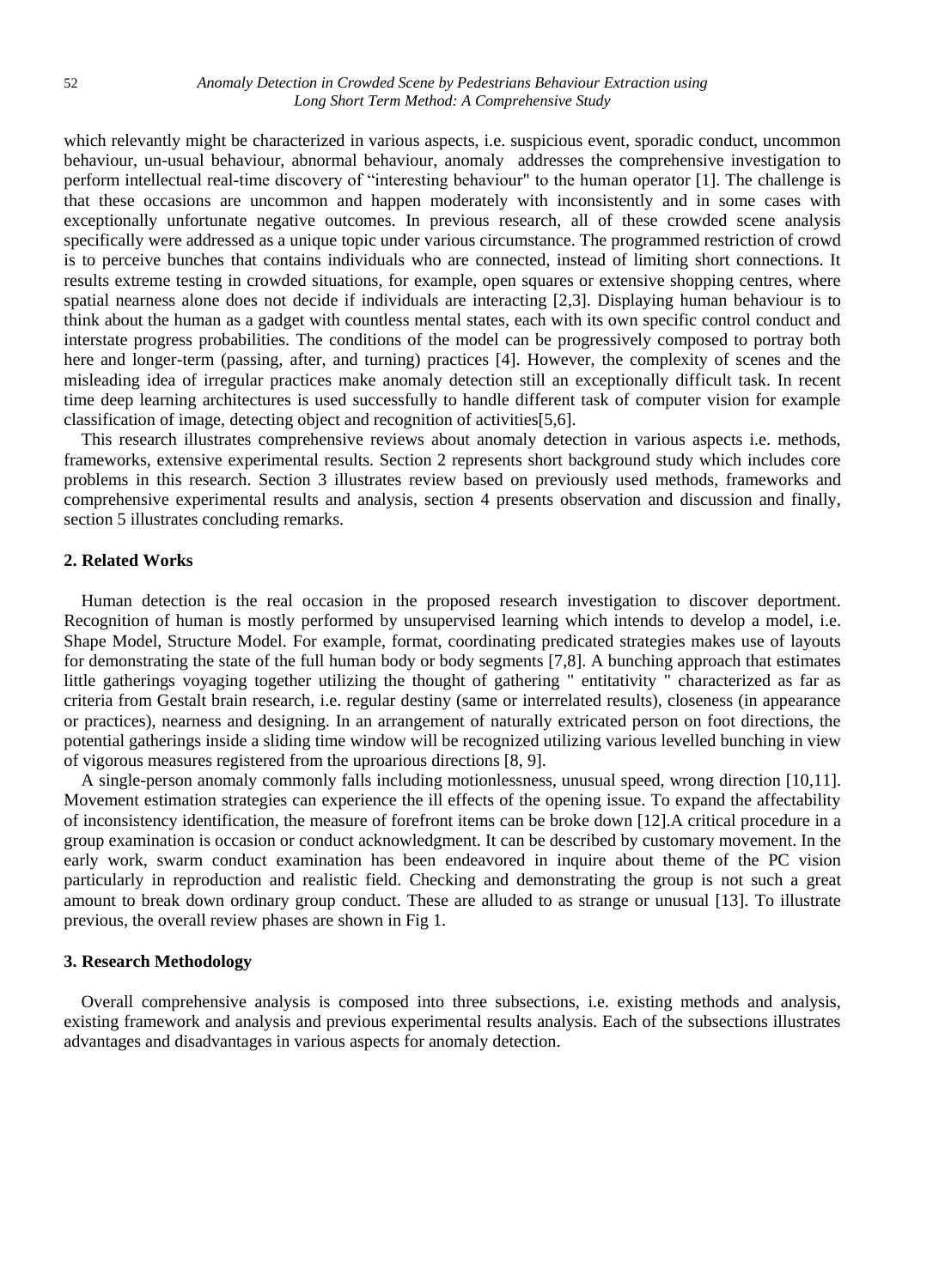#### *i. Existing Methods and Analysis*

Social force method is a broadly utilized group show that reproduces person on foot flow in view of Newtonian mechanics. The social forces model performs well at mimicking swarms and hierarchical optimization scheme that first runs on a coarse discretization of the trajectories based on just a few splines control points, which quickly computes an approximate shape of the maximum likelihood joint trajectory [14]. Social forces model calculates the future navigation of pedestrians. However, the model can only work on single pedestrians trajectories in time. To overcome the problems a new method named is introduced long short-term method (LSTM) can predict pedestrian behavior for huge amount of time. LSTM arranges the fundamental unit in the shrouded layer of a memory square, which contains at least one memory cells and a couple of versatile, multiplicative gating units which entryway information and yield to all cells in the square. LSTM neglects to figure out how to effectively process certain ceaseless time arrangement that are not from the earlier divided into preparing subsequence with unmistakably characterized closes. LSTM comprehends complex long time slack undertakings that have never been settled by past RNN calculations [15]. Space-time model and Hidden Markov models use LSTM to detect huge number of pedestrians moving in unlike directions.



Fig.1. Framework for Analysis of Anomaly Detection In Crowded Scene by Pedestrian's Behaviour Extraction Using LSTM based Techniques.

The HMM is a grouping model with probabilistic succession and speaks to the crowd motion with an accumulation, one for each spatial area, prepared on the neighborhood spatiotemporal movement designs [16]. The paths of pedestrian are used for the construction of dynamic pedestrian graph which includes all detected people in the landscape. Analyzing the points in the graph by HMM-based, pair wise gesture between pedestrians was found and large number of people can move in unlike directions [16]. However, these models only able to visualize material goods that are not shared by the adjacent pixels which is solved by Group Behavior Model [17]. Group Behavior Model is a merge of pedestrian detector and a multi-object data association algorithm to derive long-term route of individuals passing through the landmark. The detector runs continuously and any new people reaching the landmark, people are already identified several times [17].So solve this problem. Later, Mixture model of Dynamic pedestrian-Agents (MDA) is addressed by Zhou et al. (2012).

Mixture model of Dynamic pedestrian-Agents (MDA) considers aggregation of personal conduct standards of people on foot in swarmed scenes [18]. MDA model is unsupervised model which is designed based on genuine information by recreating group practices, gathering past practices, anticipating the future practices of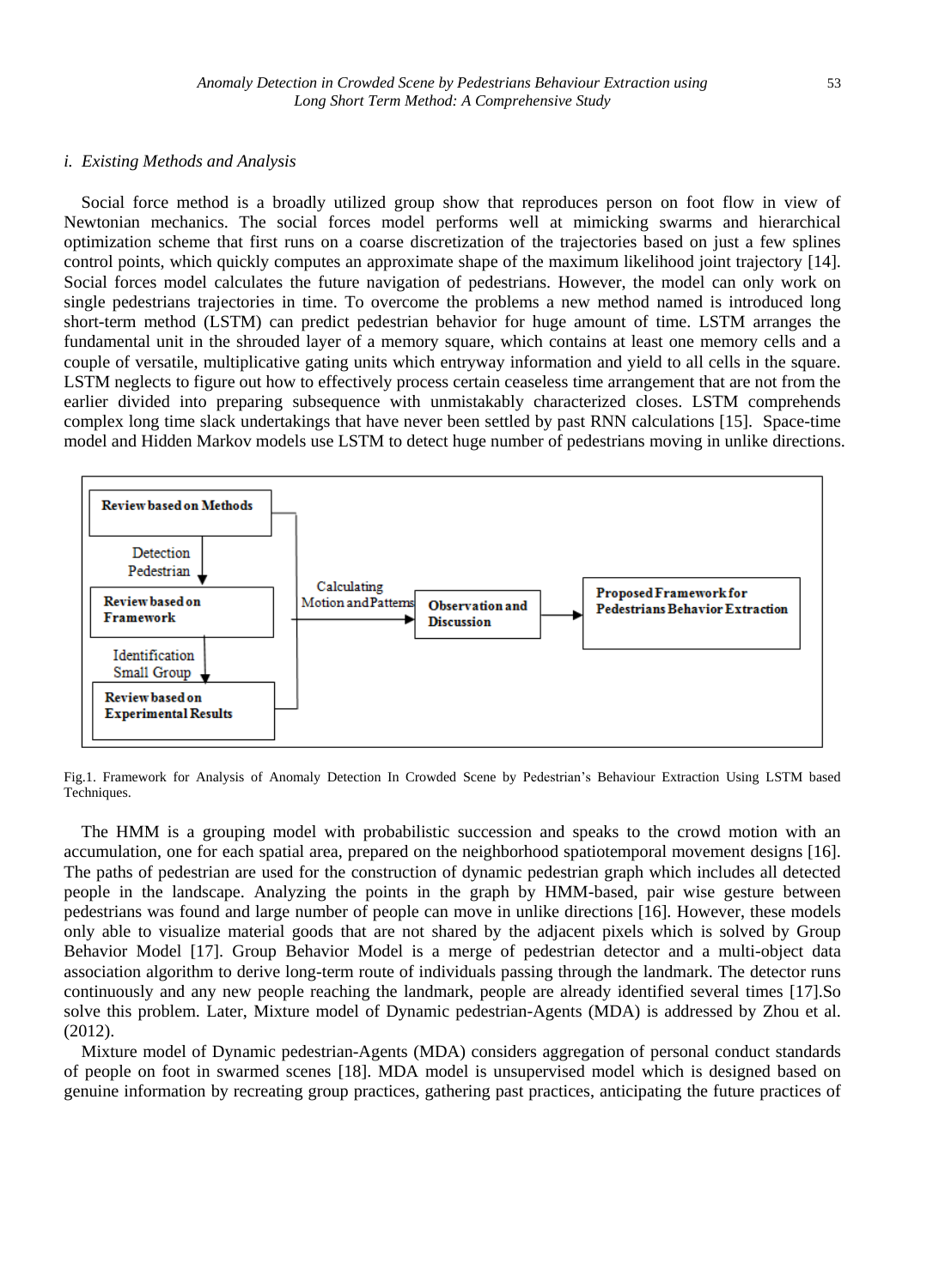walkers given their directions just in part watched, and also characterizing distinctive person on foot practices in the scene. MDA is learned by the Shattered route of a people in the landmark which is suitable to optimal pedestrian-agent and estimate the past and future route of people; in addition the model can track down the starting and ending point of the person. [18]. However, better accuracy was previously achieved by Floor field's method introduced by Ali and Shah (2008). The accuracy of structural human behavior detection is satisfactory using Floor field method. Floor field's method has quantities of steps taken by sink-chasing procedure to achieve the sink which are known as the look for steps [19]. Floor field's method provides satisfactory accuracy in calculating structural scene, however, the method does not provide good accuracy in unstructured scene and can be found that it is more common to find unstructured human crowded Landmark than structural crowded landmark [19]. The problems of detecting unstructured crowded situation a new algorithm was developed named Correlated Topic Model (CTM) addressed by Chang et al. (2015).

Advantage of utilizing subject Models like Correlated Topic Model (CTM) is to empower to sidestep the requirement for protest location inside swarmed scenes for coordinate handling on low level stream vectors and in the meantime interface these low level highlights with abnormal state swarm practices. CTM used to catch distinctive covering and uncovering swarmed conduct in the scene in which each prospect is connected by method for an arrangement of execution greatness, where practices speak to conveyances over low-level movement highlights [20].

|  | Table 1. Advantages and Disadvantages of Various Methods in Existing Research. |  |  |
|--|--------------------------------------------------------------------------------|--|--|
|  |                                                                                |  |  |

| Method<br><b>Name</b>            | <b>Previous</b><br><b>Research</b>                     | <b>Advantages</b>                                                                                                                           | <b>Disadvantages</b>                                                                                                          |
|----------------------------------|--------------------------------------------------------|---------------------------------------------------------------------------------------------------------------------------------------------|-------------------------------------------------------------------------------------------------------------------------------|
| <b>Social</b>                    | M. Kuderer,                                            | This investigation did in indoor and outside                                                                                                | The social power show makes around                                                                                            |
| Force                            | H. Kretzschmar,                                        | situations, exhibit that the approach decreases the                                                                                         | 30% less information affiliation mistakes                                                                                     |
| Model                            | C. Sprunk and                                          | information affiliation mistake by up to a factor                                                                                           |                                                                                                                               |
|                                  | W. Burgard [14]                                        | of two.                                                                                                                                     |                                                                                                                               |
| <b>LSTM</b>                      | A. Alahi,<br>K. Goel,<br>A. Robicquet,<br>[15]         | LSTMs can learn and imitate long arrangements,<br>they don't catch conditions between various<br>associated successions                     | LSTM neglects to figure out how to<br>effectively process certain ceaseless time<br>arrangement that is not from the earlier. |
| <b>MDA</b>                       | Bolei<br>Zhou<br>Xiaogang Wang and<br>Xiaoou Tang [18] | When MDA is gained from perceptions without<br>supervision, it can be utilized to group the<br>directions of people on foot into varieties. | detect panic<br>It cannot<br>rising<br>and<br>evacuation.                                                                     |
| <b>Floor</b><br>fields<br>method | Ali, S.<br>and<br>Shah, M. [19]                        | It can be found that it is more common to find<br>unstructured human crowded Landmark than<br>structural crowded landmark.                  | It does not work well and is inefficient in<br>unstructured crowded scene.                                                    |
| <b>CTM</b>                       | Rodriguez, M.,<br>Ali, S.<br>and<br>Kanade, T. [20]    | CTM offers an exquisite structure inside which<br>multi-methodology of group practices and<br>relationships among them can be taken care of | Correlated Topic Model (CTM) used to<br>catch distinctive covering and uncovering<br>swarmed conduct in the scene             |

## *ii. Existing Frameworks and Analysis*

In crowded scene analysis to break down segment or cluster the movements, flow direction within the region and outside is important to get some high-level interpretation and profoundly attractive scene [21]. The fundamental advantage of this framework relies on its principle focus and feature potential issues that appropriately admit the current issue and settle on what strategies to utilize (or not use) in building up a powerful identification framework for the specific setting. The impact of noisy information, the choice and portrayal of low-level features, essentially influences the discriminative intensity of the classifier. Irregular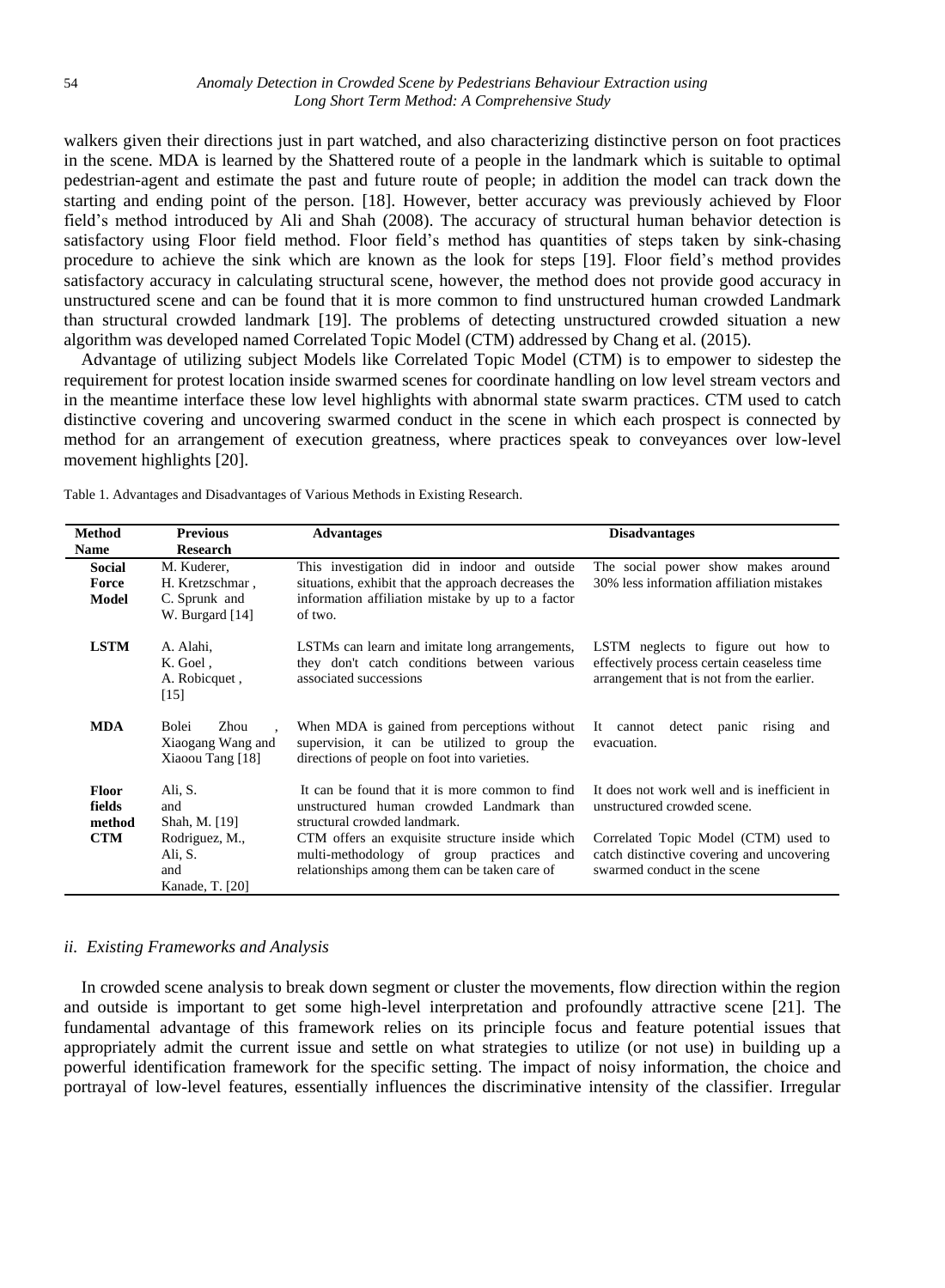action can be maliciously adjusted to show up as normal by the human agents [21]. In this manner, the spatiotemporal varieties for a similar movement can be high notwithstanding when performed by a similar person.

Generative graphical model methodologies are utilized to learn and perceive human activities in video as these methodologies heartily speak to inadequate spatial worldly premium focuses and an unsupervised learning approach [22]. The capacity to find significant activities naturally from the co-occurrence of visual words and utilize as a part of situations vulnerable against the unsettling influence which may bring about incorrect segmentation [22]. BNSM (Bayesian Nonparametric Scene Modelling) addresses this issue and furthermore takes care of anomaly-detection problem [23]. Since then BNSM model performs well however they are constrained to recognize particular sorts of predefined anomalies only. BNSM model framework is extremely restricted in robustness and adaptability, particularly for inconspicuous events in the scene. It must be noticed that the framework can be compared with different sorts of sensor information, image information and quantity of pixels in the image. BNSM model framework deals with the detection problem issue by utilizing Bayesian non-parametric scene understanding procedure to recognize perceptions that are confusing for other model. BNSM model framework can identify anomalous events in a non-stationary unstructured condition, for example, coral reefs. However, dimensionality of the BNSM model framework is huge; a considerable measure of preparing information is required. Consequently, if a substance is in a more dense distribution of words, it is likely going to be spoken to utilize numerous subjects under the current model [23]. By which occlusion limitation probabilistic pedestrian detection framework is proposed to detect objects and translate deformation of parts.

Considering occlusion limitation, probabilistic pedestrian detection framework is proposed to detect objects and translate deformation of parts [24]. Bottom-up hierarchical clustering approach is used to discover these small groups of pedestrians. The validation process of quantitatively and qualitatively result set based on realworld video and pedestrian scenes which is intriguing to take note that direction data alone is sufficient to yield generous concurrence with the impression of human coders who can address the gathering errand by watching more unpretentious visual signals, for example, arm motions and look heading. Through extensive experimental comparison on multiple datasets, probabilistic pedestrian detection framework's sustainability and performance is comparatively low on perspectives unlikely to occlusion [24]. However, the solution of the problem address by probabilistic pedestrian detection framework can be solved by Social-Aware Generative Adversarial imitation learning framework illustrated by Ge et al. (2009).

SA-GAIL (Social-Aware Generative Adversarial Imitation Learning) executes the limitation of probabilistic pedestrian detection framework by the underlying decision-making process of pedestrians in crowds. SA-GAIL proposes a process to distinctive factors of individual person's basic leadership is unravelled with information maximization, with the procedure demonstrated by collision avoidance regularization. Applying a novel data driven Imitation Learning system to demonstrate the consecutive basic procedure to make decision and analyse pedestrian behaviour. SA-GAIL extends the Generative Adversarial Imitation Learning framework to anticipate future paths of pedestrians by decision-making process in an unsupervised manner [25]. This research also figures out some failure cases such as de-located last observed coordinates inevitably causes large discrepancy and inability to recognize the scene such as walls.

From the avobe illustrated frameworks, this research observed that in some extremely crowded scenes, though similar in density, anomaly detection is not structural enough due to the high variability of pedestrian movements, henche overal detection acuracy falls down. Based on the comprehensive study, this research propeses a framework shown in Fig 2 where more attention are given on pedestrian problems and overal methodology to solve the the problem stated above in various aspects.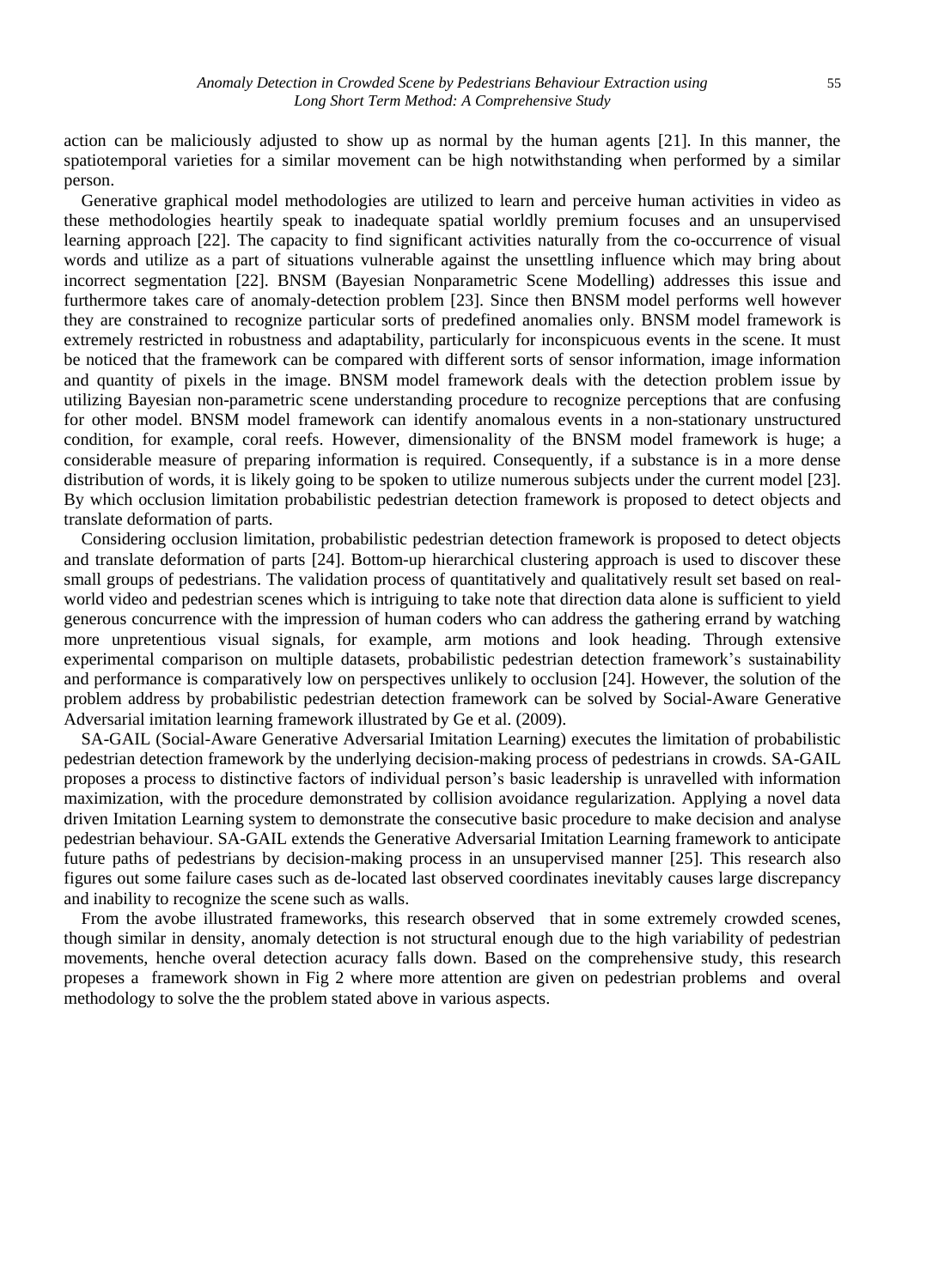

Fig.2. LSTM Based Kalman Filtering For Pedestrians Beahavior Extraction.

Firstly, this research introduced microscopic level where proposed research concern about the movements of each individual pedestrian and analyze according to the collective information of them. The step is called Tracking Pedestrian .In the next step, proposed framework intends to use LSTM Decoder which includes hidden state of decoder, context vector, decoder function and decoder output result at the estimated time. Next the process will produce encoded sequence by LSTM Encoder. From the result of tracked pedestrian propose research intend to analyze and estimate the current state of the pedestrian by the mean of feature extraction. Specially, detection and understanding anomalies in crowd proposed framework aims to use Kalman recursions which are employed to optimally estimate the state sequence of anomalies and propagate an error covariance for each state. Finally, proposed framework aims to use Bayesian Calculation for the Predicted result of Pedestrian's Behaviour for accuracy estimation more efficiently.

## *iii. Experimental Results and Analysis*

This research investigates freely accessible dataset of ordinary and strange group recordings to track pedestrian, dissect and assessed the present condition of the pedestrian. From the above clarified and evaluated techniques and frameworks, this research intends to focus on uncommonly distinguishing and understanding abnormalities in crowd. Comprehensive reviews prefer to utilize Mean Deviation shown in Fig 3 on pedestrian agent record which is perfect with the Cohen's Kappa Test shown in Table 2 on the Indoor Sequences to test pedestrian directions. For more fitting assessment proposed comprehensive study prefers to analyze Kappa test alongside Adjusted Rand Index as standard factual measure. Execution of measurements is displayed as Quantitative results of the considerable number of strategies shown in Table 3. Error reduction is assessed as fundamentally and similarly in the dataset. Execution of social force model is estimated for dynamic characterization. Here we discuss some of the important methods and framework based on experimental result set.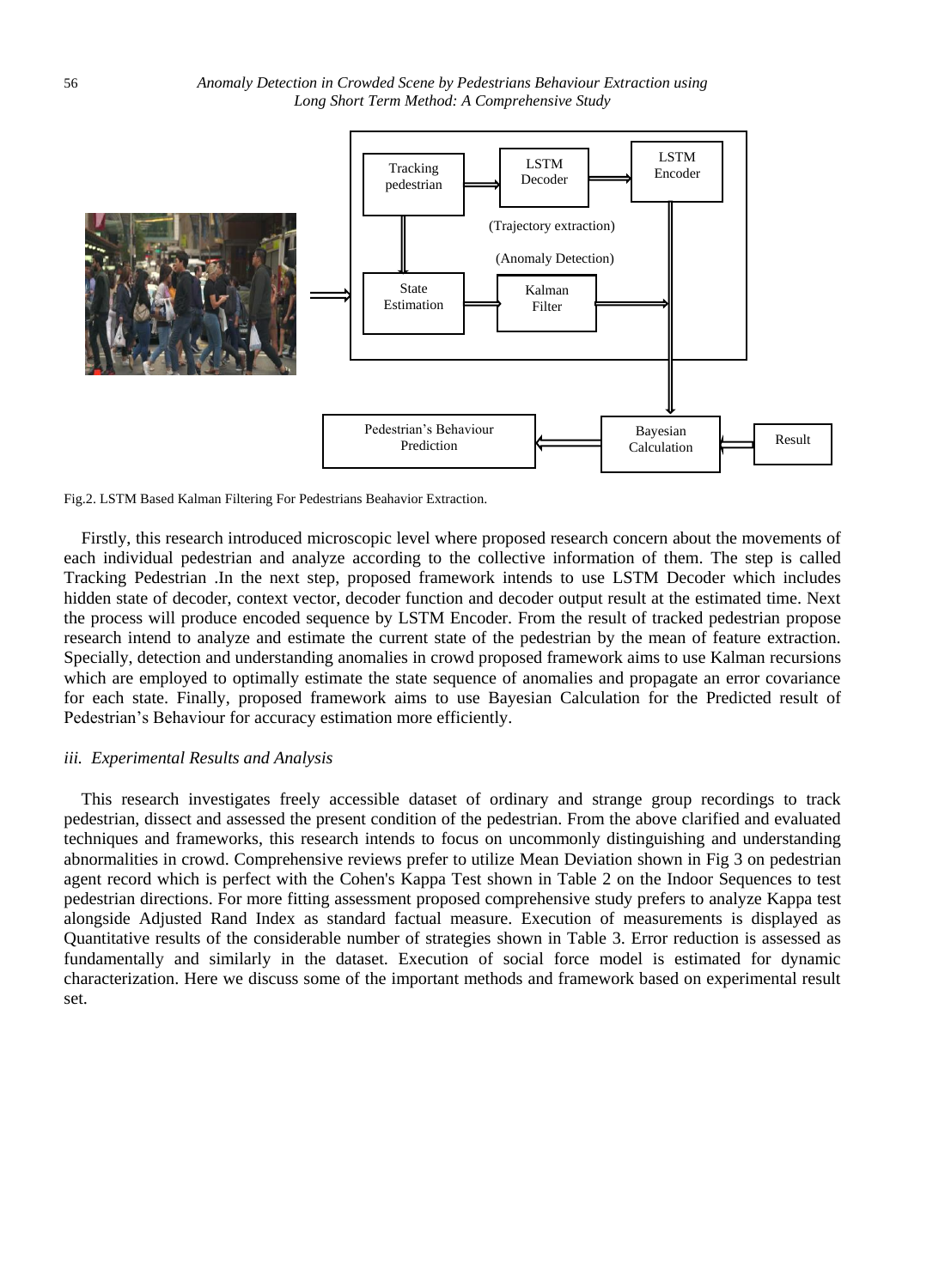Table 2. Cohen's Kappa Test on the Indoor Sequences [23]

|             | SU <sub>1</sub> |      | SU <sub>2</sub> |      |  |
|-------------|-----------------|------|-----------------|------|--|
|             | Match rate      |      | Match rate      | K    |  |
| dichotomous | 89%             | 0.75 | 84%             | 0.74 |  |
| dichotomous | 85%             | 0.69 | 75%             | 0.63 |  |

Kappa test is a more fitting assessment metric than understanding rate shown in Table 2. The accord ground truth and the PC assessed was a generous assertion ( $> 0.6$ ) between z for the SU1 grouping.



Fig.3. The Averaged Prediction Errors with Different Methods Tested on 30 Trajectories.

MDA can anticipate person on foot's practices given that their directions are just somewhat watched. The creator physically marked 30 directions (shown in Fig 3) of people on foot as ground-truth. For each groundtruth direction, the researcher utilizes the perceptions of the initial 20 edges to assess person on foot specialist list z with the calculation in Table 1 [32].

Table 3. Quantative Results among Various Methods on Various Datasets. Results are Presented based on Performance Metrics as Follows: the Average Displacement Error, rows [26].

| Metric   | <b>Methods</b>  | Lin  | <b>LTA</b> | SF<br>$[12]$ | $IGP*$<br>[81] | SF-<br>mc | <b>LSTM</b> | <b>O-LSTM</b> | <b>Social-LSTM</b> |
|----------|-----------------|------|------------|--------------|----------------|-----------|-------------|---------------|--------------------|
|          | eth $[10]$      | 0.80 | 0.54       | 0.41         | 0.20           | 0.41      | 0.60        | 0.49          | 0.50               |
| Avg disp | Hotel<br>$[10]$ | 0.39 | 0.38       | 0.25         | 0.24           | 0.24      | 0.15        | 0.09          | 0.11               |
|          | Zara $[11]$     | 0.47 | 0.37       | 0.40         | 0.39           | 0.35      | 0.43        | 0.22          | 0.22               |
| error    | <b>UCY [11]</b> | 0.57 | 0.51       | 0.48         | 0.61           | 0.45      | 0.52        | 0.35          | 0.27               |
|          | Average         | 0.53 | 0.44       | 0.39         | 0.37           | 0.37      | 0.44        | 0.28          | 0.27               |

Social pooling based LSTM and O-LSTM overcome intensely designed Social Force and IGP models in all datasets. Specifically, the mistake diminishment is more critical on account of the UCY datasets when contrasted with ETH [26].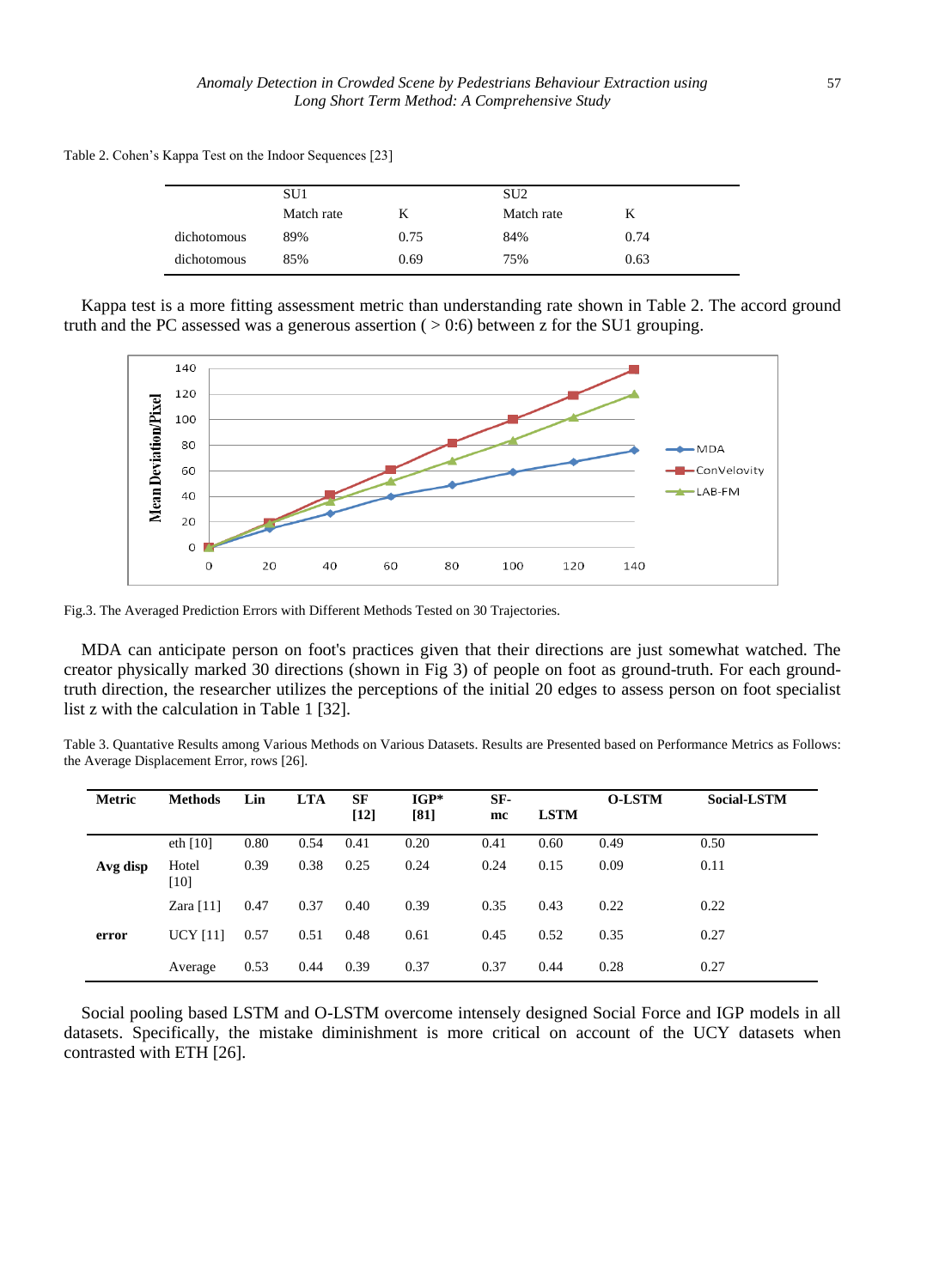Table 4. Results Correlation Utilizing GDSR.

| <b>Dataset</b> | GDet | <b>GTrack</b> | <b>SFM-Det</b> | <b>SFM-TR</b> | .HST                         | <b>DPMM</b>              |
|----------------|------|---------------|----------------|---------------|------------------------------|--------------------------|
| <b>ETH</b>     | 78 % | 80 %          | 77 %           | 78 %          | 54 %                         | 63 %                     |
| <b>HOTEL</b>   | 89 % | 89%           | 78 %           | 81 %          | $\qquad \qquad \blacksquare$ | $\overline{\phantom{a}}$ |
| Student003     | 71 % | 72.%          | 58 %           | 60%           | $\qquad \qquad \blacksquare$ | $\overline{\phantom{a}}$ |

In table 4, GDet refers proposed aggregate discovery, GTrack refers proposed bunch following on the yield of GDet, SFM-Det refers gathering recognition, SFM-TR refers proposed assemble following on the yield of SFM-Det [34]. The execution of GDet and GTrack is more suitable comparing with various methods discussed above. HSFT has a superior execution contrasted and the unadulterated optical stream, coordinate cuboids component extraction and wavelet change in the (x, y) plane [27]. HSDT has better demonstration which is proposed for dynamic portrayal of irregular conduct identification.

# **4. Observation and Discussion**

This research illustrates observation into three aspects, i.e. observation on current burdens, observation on methods and observation on datasets for anomaly detection. The next subsequent section represents current challenges followed by potential methods which can be addressed to overcome the challenges. After that, based on comprehensive analysis on previous datasets, observation on various datasets is presented for experimental validation.

## *i. Observation on current burdens on anomaly detection*

Automated pedestrians recognition can collect directions from video and that progressive bunching can distinguish little gatherings of individuals voyaging together and Optical streams are first assessed and after that utilized for a piece of information to group human group into bunches in unsupervised way utilizing the proposed AMC algorithm by the comprehensive review [28,29]. The burdens originate from the diverse trademark as posture, position and thickness, changes of movement over the long haul in a genuine video succession, light changes and various information channel with the measure of camera consists of numerous sides and Mixture model of Dynamic Pedestrian-Agents to take in the aggregate elements from video in swarmed scenes [30, 31].

### *ii. Observation on methods on anomaly detection*

Discriminative graphical model can be at the same time misuse intra-camera and between camera settings for movement identification without topology derivation and to distinguish various group practices through dependability examination for dynamical frameworks, without the requirement for question recognition [32, 33]. Visual practices are mind boggling and have much assortment in an unconstrained domain and the impact of boisterous information, the decision and portrayal of low-level highlights, altogether impacts the discriminative intensity of the classifier and conduct model can adjust to client characterized situation and create reasonable human practices in a group [34,35].

By testing the viability of HFST on unusual location LDA is utilized and enhanced numerous HMMs to display the worldwide and neighborhood scenes, separately. This approach performs superbly in both productivity and discovery exactness and CTM refers to every scene which is related with an arrangement of conduct extents, where practices speak to conveyances over low-level movement highlights [36, 37]. Human conduct is simply the result of connecting determinants, for example, self-inspiration, social impacts, and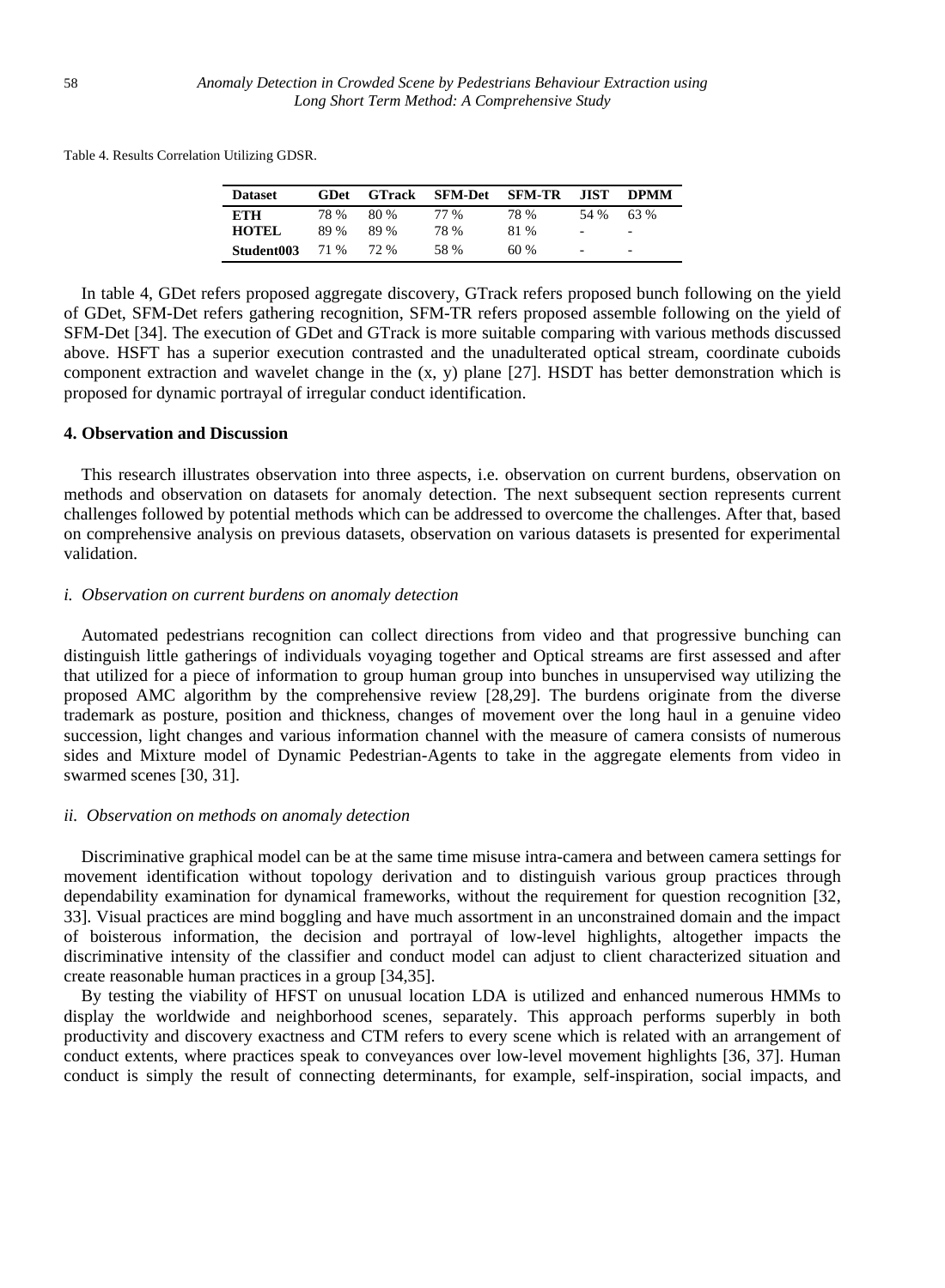ecological occasions. Express social impacts are effects on client conduct achievement from coordinate associations in a sound interpersonal organization. This is inadequate to completely portray social impacts [38].

The perception stage finds the area of the picture that is more like the objective, accepting as earlier the speculation is given in the dynamical stage. Following, and particularly the dynamic module, is profited by Social Signal Processing method. Such module does not consider that individuals, at whatever point allowed moving in a substantial domain [39]. During experimentation in genuine situations, such module observed high fluctuation in human movement and it filled in as the inspiration to build up the present work. Given the high fluctuation of human conduct, it is hard to precisely anticipate human movement utilizing a similar arrangement of parameters, since high fluctuation of human conduct shows up a reasonable distinction amongst expectations and perceptions [40].

LSTM, Hidden Markov and social force models does not work well in large and complex crowded scene. Social field model depends on small groups in the crowd but the performance of the model in complex scenario is not up to the desired thrust. Hidden Markov Model methodologies are normally constrained to a little, known number of people due to the combinatory associated with the coupled elucidation of different time arrangement. Group Behavior model depends on agglomerative hierarchical clustering. For this reason, the calculation time in this process for detecting a small group takes up to four minutes. In the scenario of behavior detection it might take up to 10- 15 minutes which is computationally expensive and is not efficient enough. Group Behavior model depends on neural network with huge trained data for more accuracy and instant results. Flood field method cannot deal with unstructured crowded scenario. CTM (Correlated Topic Model) and MDA (Mixture Model of Dynamic Pedestrian-Agents) deal with structural and unstructured behavior. Problem with MDA is the need of starting point and ending point to be initialized and both the model worked with 2 to 4 behavior. There are about 8 basic Questionable behaviors which have been ignored in the respective experimental results. These models are not that dynamic, some parameters are required to initialize for getting a desired output. CRF and MDT methods to oddity location with different restriction utilizing camera by checking the camera design. Thus, the size of estimation is being reliant on number of human distinguished from video or pictures [41]. At the same time recognition and following of human in swarmed scene turn out to be extremely troublesome and location of inconsistency in view of surroundings in addition relies upon spots, network and event. In the scene of night tracker legitimately worked with person on foot's course of development and DBN-ANN and DBN-R strategy to utilize and anticipate people on foot next appearance [42, 43]. For betterment of detecting some combination of Group behavior method, CTM (Correlated Topic Model) and mixture model of dynamic pedestrian-Agents (MDA) is recommended by this comprehensive review.

### *iii. Observation on datasets on anomaly detection*

The dataset contains different observation recordings, with extensive group. Anomalies display in the dataset include: bikers videos, engine vehicles videos, railway stations, bus stations videos, images. Cohen's Kappa Test on the Indoor Sequences to test pedestrian's bearings. Besides, MDA can envision individual by walking's practices given that their bearings are simply restricted to some degrees. In both cases, result set sufficient for some selected videos and datasets. Social forces based LSTM and O-LSTM smidgen superior to other strategy found in this comprehensive review. For all dataset, achievement is over 75% which is truly great. All of those methods do not have the ability to pick up anomalies even at the far end of the scene. Proposed review also compared and noted false positive rate and true positive rate for all of the methods of detecting anomaly from crowded scene for better investigation the utilization of more descriptive features, the introduction of movement which would permit the detection of events, for example, wrong-way movement of pedestrians. From the discussion of those methods and frameworks based on experiment, the result set has some major problems to appear on anomaly detection and analysing. Datasets collection should be more perfect for analysing properly. More research and analysis need to perform to increase detection rate and take decision on those events instantly.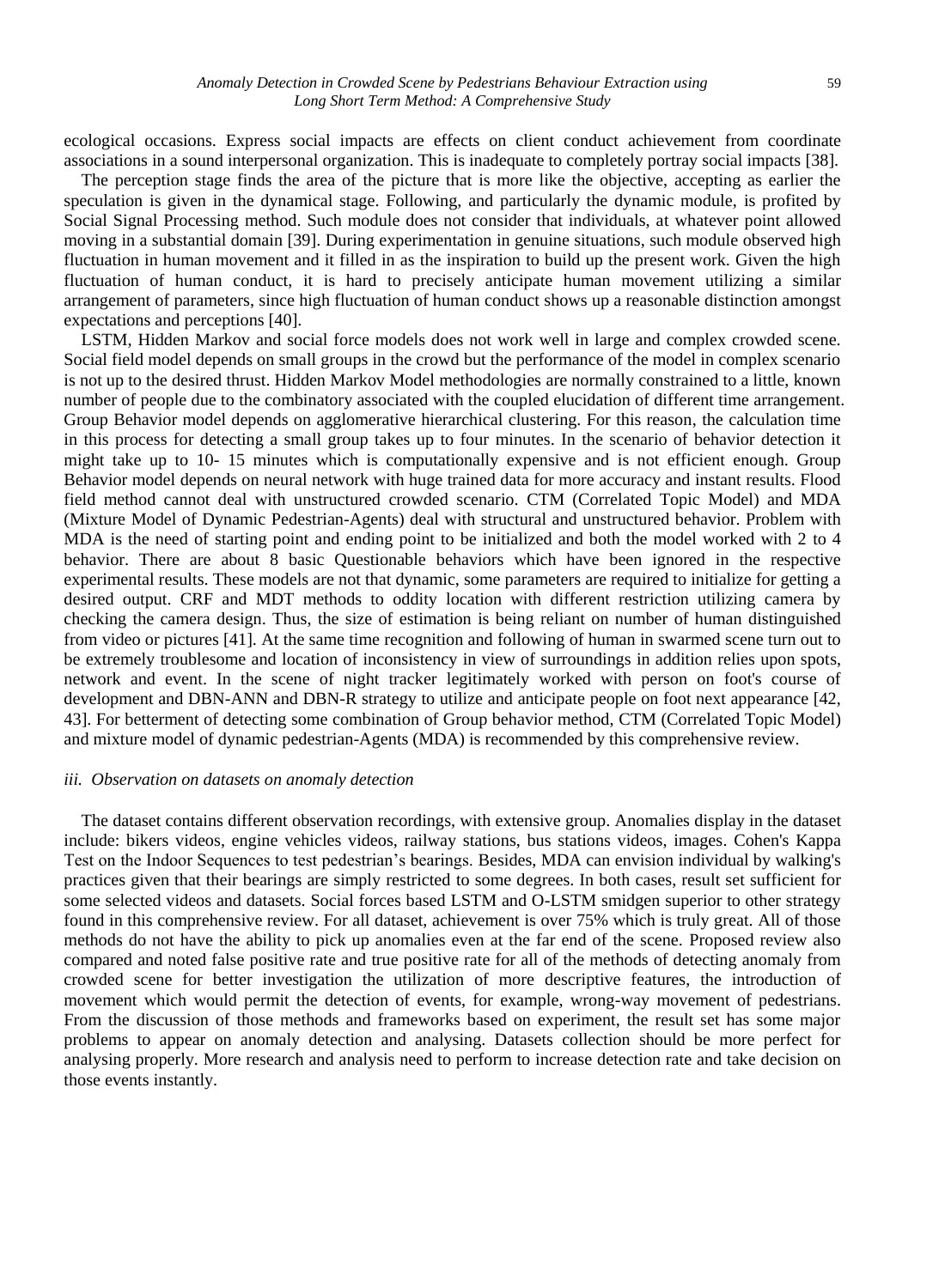Proposed comprehensive review concerns about the developments of every individual pedestrian at the tiny level and investigate as indicated by the aggregate data of them. In Some situation the degree of crowded scenes is extreme, however comparable in density, are less basic because of the high fluctuation of pedestrian movements. Since pedestrian detection is a standout amongst the most critical themes in object detection, it has pulled in much consideration as of late. In this paper, overall review is construed from the presence of single pictures through investigating the solid connections among the visibilities of various parts with numerous sizes. The principle issue is to set as a regulated characterization issue of unprecedented practices. Consequently, if a substance is in a more dense distribution of words, it is likely going to be addressed using various subjects which are the discernible impediment of Bayesian Nonparametric Scene Model. Through test correlation on different datasets, its maintainability and execution is similarly low on perspectives unlikely to occlusion, so if there is no occlusion happens the proposed methodology is not expected to deliver desired experimental results. In addition, failing to de-locate last observed coordinates inevitably makes substantial disparity and inability to recognize the scene such as walls.

### **5. Conclusion**

Recently, interest is increasing in computational methodologies for pretending and examining the activities and behaviours of crowds from real world videos which makes behavioural pattern analysis more fascination for further investigation. This research illustrated comprehensive review of the state-of-the-art methodologies for crowded scene analysis across some key aspects. Based on the reviews based on various aspects, this research proposes a framework for tracking, state estimation and predicting pedestrian's future behaviour. Later, this research presents a shared approach for figuring trajectory level behaviour features from crowd videos which is expected to handle normal and moderately dense crowd videos, and also can calculate the trajectory and movement behaviour for each pedestrian' sin each time step and has a major positive impact when supervision longer trajectories in heavily disorderly localities. One of the key advantages of the proposed approach is expected to detect changing movement significantly and behaviours of pedestrians and finally, estimation. Although a variety of delegacy approach path and modelling have been proposed and a lot of works has been done, numerous issues in crowded scene analysis are as yet open, and they deserve further research which can be further addressed and addressed to solve using the comprehensive review demonstrated by this research.

## **References**

- [1] T. Boult, "Frame-rate multi-body tracking for surveillance," in Proc. DARPA Image Understanding Workshop, Monterey, CA, Nov. 1998, pp. 305–308.
- [2] L. Bazzani, M. Cristani, and V. Murino. Decentralized particle filter for joint individual-group tracking. In Proc. of IEEECVPR, 2012.
- [3] M. Zanotto, L. Bazzani, M. Cristani, and V. Murino. Online Bayesian nonparametrics for group detection. In Proc.of BMVC, 2012.
- [4] Boer, E., Fernandez, M., Pentland, A., & Liu, A. (1996). Method for evaluating human and simulated drivers in real traffic situations. In IEEE Vehicular Tech. Conf. (pp. 1810–1814). Atlanta, GA.
- [5] A. Krizhevsky, I. Sutskever, and G.E. Hinton. Imagenet classification with deep convolutional neural networks. In NIPS, 2012.
- [6] R. Girshick, J. Donahue, T. Darrell, and J. Malik. Rich feature hierarchies for accurate object detection and semantic segmentation. In CVPR, 2014.
- [7] D. Nguyen, W. Li and P. Ogunbona, "Human detection from images and videos: A survey", Pattern Recognition, vol. 51, pp. 148-175, 2016.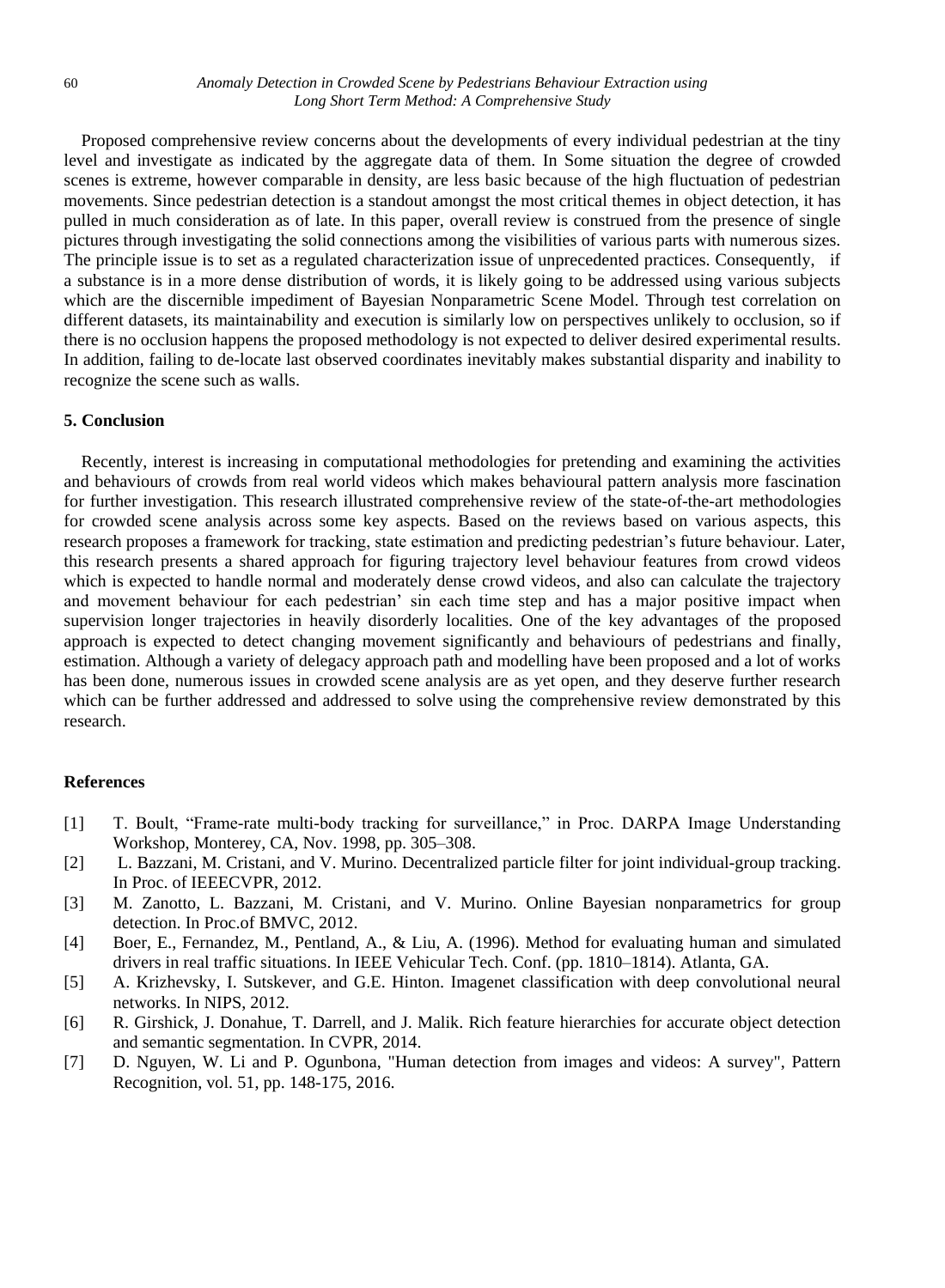- [8] O. Popoola and Kejun Wang, "Video-Based Abnormal Human Behavior Recognition—A Review", IEEE Transactions on Systems, Man, and Cybernetics, Part C (Applications and Reviews), vol. 42, no. 6, pp. 865-878, 2012.
- [9] WeinaGe, R. Collins and R. Ruback, "Vision-Based Analysis of Small Groups in Pedestrian Crowds", IEEE Transactions on Pattern Analysis and Machine Intelligence, 2012.
- [10] D. Chen and P. Huang, "Motion-based unusual event detection in human crowds", Journal of Visual Communication and Image Representation, vol. 22, no. 2, pp. 178-186, 2011.
- [11] V. Reddy, C. Sanderson and B. Lovell, "Improved anomaly detection in crowded scenes via cell-based analysis of foreground speed, size and texture", CVPR 2011 WORKSHOPS, 2011.
- [12] G. Mariem, E. Ridha and Z. Mourad, "Detection of Abnormal Movements of a Crowd in a Video Scene", International Journal of Computer Theory and Engineering, vol. 8, no. 5, pp. 398-402, 2016.
- [13] Y. Kim and T. Moon, "Human Detection and Activity Classification Based on Micro-Doppler Signatures Using Deep Convolutional Neural Networks", IEEE Geoscience and Remote Sensing Letters, vol. 13, no. 1, pp. 8-12, 2016.
- [14] M. Kuderer, H. Kretzschmar, C. Sprunk and W. Burgard, "Feature-Based Prediction of Trajectories for Socially Compliant Navigation", Robotics: Science and Systems VIII, 2012.
- [15] A. Alahi, V. Ramanathan, K. Goel, A. Robicquet, A. Sadeghian, L. Fei-Fei and S. Savarese, "Learning to Predict Human Behavior in Crowded Scenes", Group and Crowd Behavior for Computer Vision, pp. 183-207, 2017.
- [16] Kratz, L. and Nishino, K. (2012). Tracking Pedestrians Using Local Spatio-Temporal Motion Patterns in Extremely Crowded Scenes. IEEE Transactions on Pattern Analysis and Machine Intelligence, 34(5), pp.987-1002.
- [17] WeinaGe, Collins, R. and Ruback, R. (2012). Vision-Based Analysis of Small Groups in Pedestrian Crowds. IEEE Transactions on Pattern Analysis and Machine Intelligence, 34(5), pp.1003-1016.
- [18] Bolei Zhou, Xiaogang Wang and Xiaoou Tang (2012). Understanding collective crowd behaviors: Learning a Mixture model of Dynamic pedestrian-Agents. 2012 IEEE Conference on Computer Vision and Pattern Recognition.
- [19] Ali, S. and Shah, M. (2008). Floor Fields for Tracking in High Density Crowd Scenes. Lecture Notes in Computer Science, pp.1-14.
- [20] Rodriguez, M., Ali, S. and Kanade, T. (2009). Tracking in unstructured crowded scenes. 2009 IEEE 12th International Conference on Computer Vision.
- [21] Li, T., Chang, H., Wang, M., Ni, B., Hong, R. and Yan, S. (2015). Crowded Scene Analysis: A Survey. IEEE Transactions on Circuits and Systems for Video Technology, 25(3), pp.367-386.
- [22] Popoola, O. and Kejun Wang (2012). Video-Based Abnormal Human Behavior Recognition—A Review. IEEE Transactions on Systems, Man, and Cybernetics, Part C (Applications and Reviews), 42(6), pp.865-878.
- [23] Girdhar, Y., Walter Cho, Campbell, M., Pineda, J., Clarke, E. and Singh, H. (2016). Anomaly detection in unstructured environments using Bayesian nonparametric scene modeling. 2016 IEEE International Conference on Robotics and Automation (ICRA).
- [24] Wanli Ouyang and Xiaogang Wang (2012). A discriminative deep model for pedestrian detection with occlusion handling. 2012 IEEE Conference on Computer Vision and Pattern Recognition.
- [25] W. Ge, R. Collins and B. Ruback, "Automatically detecting the small group structure of a crowd", 2009 Workshop on Applications of Computer Vision (WACV), 2009.
- [26] Alahi, A., Ramanathan, V., Goel, K., Robicquet, A., Sadeghian, A., Fei-Fei, L. and Savarese, S. (2017). Learning to Predict Human Behavior in Crowded Scenes. Group and Crowd Behavior for Computer Vision, pp.183-207.
- [27] Mazzon, R., Poiesi, F. and Cavallaro, A. (2013). Detection and tracking of groups in crowd. 2013 10th IEEE International Conference on Advanced Video and Signal Based Surveillance.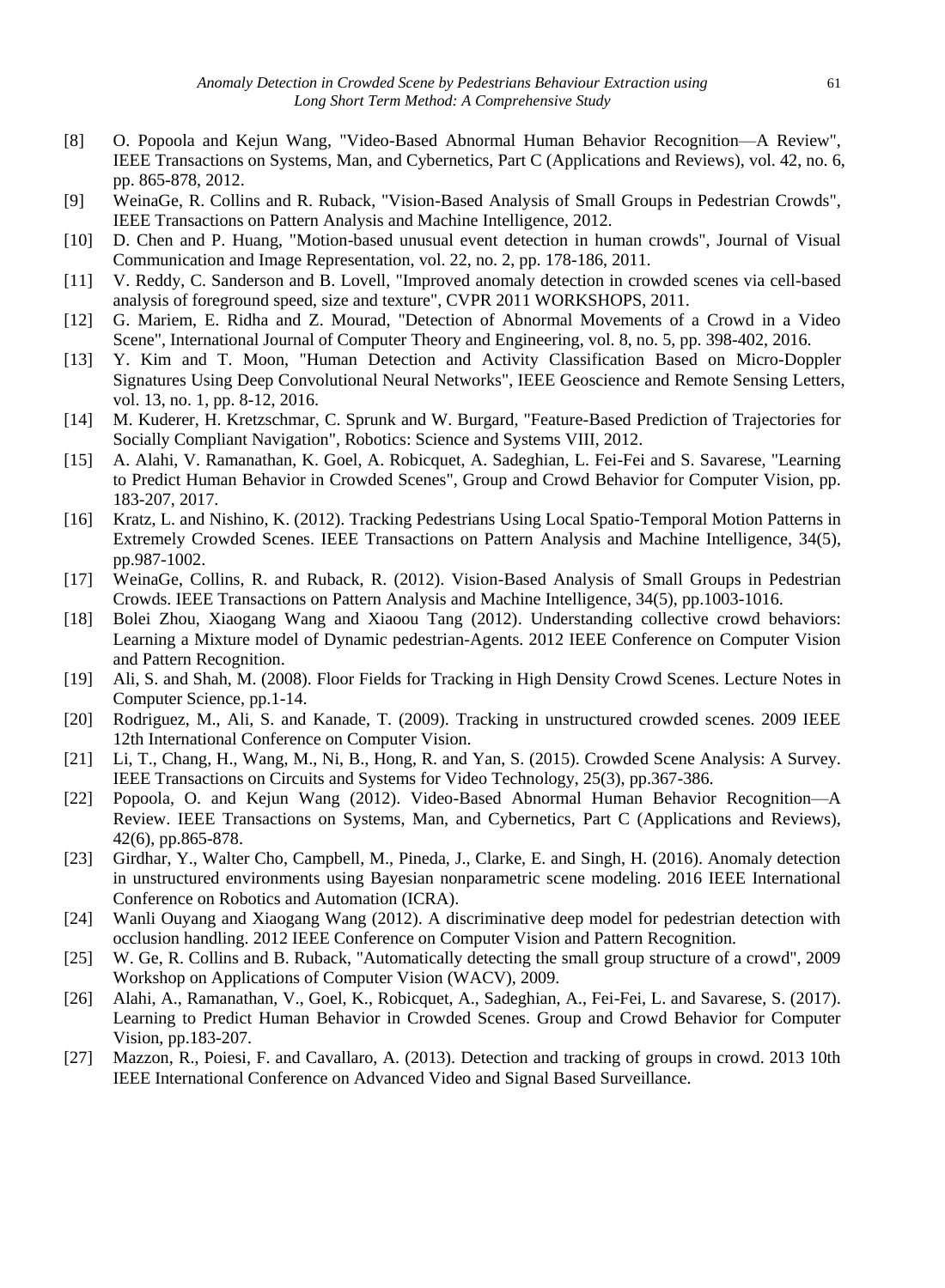- [28] WeinaGe, R. Collins and R. Ruback, "Vision-Based Analysis of Small Groups in Pedestrian Crowds", IEEE Transactions on Pattern Analysis and Machine Intelligence,2012.
- [29] D. Chen and P. Huang, "Motion-based unusual event detection in human crowds", Journal of Visual Communication and Image Representation, vol. 22, no. 2, pp. 178-186, 2011.
- [30] G. Mariem, E. Ridha and Z. Mourad, "Detection of Abnormal Movements of a Crowd in a Video Scene", International Journal of Computer Theory and Engineering, vol. 8, no. 5, pp. 398-402, 2016.
- [31] B. Zhou, X. Tang and X. Wang, "Learning Collective Crowd Behaviors with Dynamic Pedestrian-Agents", International Journal of Computer Vision, vol. 111, no. 1, pp. 50-68, 2014.
- [32] Z. Zha, H. Zhang, M. Wang, H. Luan and T. Chua, "Detecting Group Activities With Multi-Camera Context", IEEE Transactions on Circuits and Systems for Video Technology, vol. 23, no. 5, pp. 856-869, 2013.
- [33] B. Solmaz, B. Moore and M. Shah, "Identifying Behaviors in Crowd Scenes Using Stability Analysis for Dynamical Systems", IEEE Transactions on Pattern Analysis and Machine Intelligence, vol. 34, no. 10, pp. 2064-2070, 2012.
- [34] O. Popoola and Kejun Wang, "Video-Based Abnormal Human Behavior Recognition—A Review", IEEE Transactions on Systems, Man, and Cybernetics, Part C (Applications and Reviews), vol. 42, no. 6, pp. 865-878, 2012.
- [35] L. Luo, S. Zhou, W. Cai, M. Low, F. Tian, Y. Wang, X. Xiao and D. Chen, "Agent-based human behavior modeling for crowd simulation", Computer Animation and Virtual Worlds, vol. 19, no. 3-4, pp. 271-281, 2008.
- [36] B. Wang, M. Ye, X. Li, F. Zhao and J. Ding, "Abnormal crowd behavior detection using high-frequency and spatio-temporal features", Machine Vision and Applications, vol. 23, no. 3, pp. 501-511, 2011.
- [37] M. Rodriguez, S. Ali and T. Kanade, "Tracking in Unstructured Crowded Scenes", IEEE Transactions on Pattern Analysis, vol. 34, no. 5, pp. 987-1002, 2009.
- [38] N. Phan, D. Dou, B. Piniewski and D. Kil, "A deep learning approach for human behavior prediction with explanations in health social networks: social restricted Boltzmann machine (SRBM+)", Social Network Analysis and Mining, vol. 6, no. 1, 2016.
- [39] M. Cristani, R. Raghavendra, A. Del Bue and V. Murino, "Human behavior analysis in video surveillance: A Social Signal Processing perspective", Neurocomputing, vol. 100, pp. 86-97, 2013.
- [40] G. Ferrer and A. Sanfeliu, "Behavior estimation for a complete framework for human motion prediction in crowded environments", 2014 IEEE International Conference on Robotics and Automation (ICRA), 2014.
- [41] S. Amraee, A. Vafaei, K. Jamshidi and P. Adibi, "Anomaly detection and localization in crowded scenes using connected component analysis", Multimedia Tools and Applications, 2017.
- [42] V. Reddy, C. S and B. C. Lovell, "Improved anomaly detection in crowded scenes via cell-based analysis of foreground speed, size and texture", 2011.
- [43] S. Choi, E. Kim and S. Oh, "Human Behavior Prediction for Smart Homes Using Deep Learning.", IEEE, 2013.

## **Authors' Profiles**



**Anupam Dey** is a student of undergraduate (UG) program majoring in Computer Science & Engineering from American International University-Bangladesh. He is also working as an embedded software engineer for last one year. He was awarded "Dean List Honors" in AIUB. He has contributions in open source libraries. His research interest focuses but not limited to Image Processing, Computer Vision, Augmented Reality, Virtual Reality, Artificial Intelligence, Face Tracking and Machine Learning.